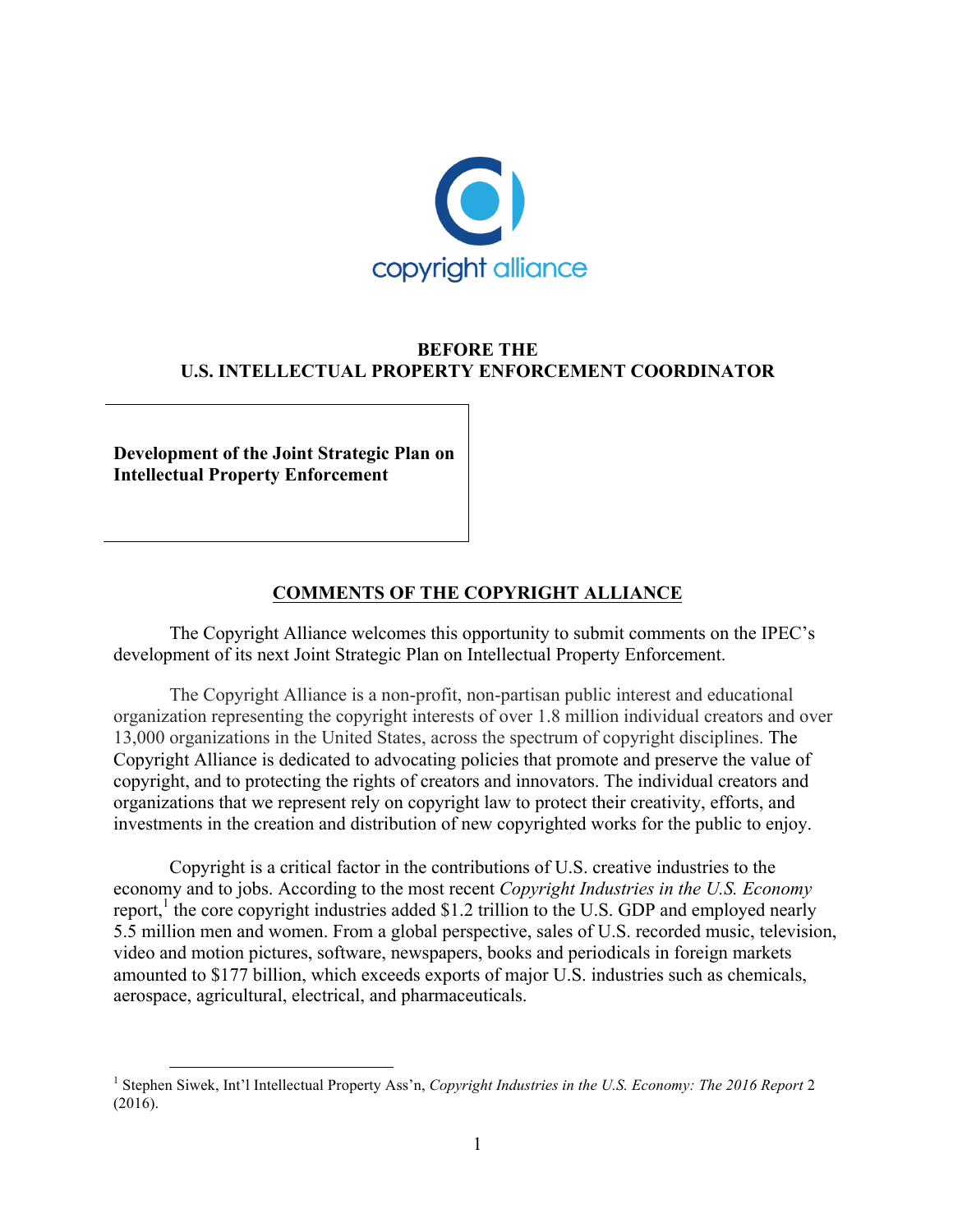These figures show that a strong copyright system that rewards creativity and discourages piracy—domestically and abroad—is essential to a healthy and vibrant economy. We welcome the opportunity to provide input in the development of the next Joint Strategic Plan.

### **Promote the Involvement of Individual Artists, Creators, Innovators, and Small Businesses in Enforcement Efforts**

There are few factors as integral to the success of the American economy as small businesses and intellectual property. Small businesses consistently create more jobs in the aggregate than larger firms across the United States and employ nearly half of the private sector workforce.<sup>2</sup>

Giving a voice to individual artists, creators, innovators, and small businesses—who are often unable to participate directly in efforts to improve the protection of intellectual property rights—is among our core missions. Preserving a vibrant, trusted, and legal online marketplace is crucial to the ability of these creators and innovators to promote their work and to build their businesses. Many individual creators face enforcement challenges to their livelihood and are simply unable to respond in a meaningful way. In this vein, we ask the IPEC to proactively engage with individuals and small businesses as part of its enforcement efforts, and we respectfully offer the services and resources of the Copyright Alliance in fostering this important national conversation.

In addition, the IPEC can play an outreach role by promoting the resources available to copyright owners about enforcing their rights, including educational materials and tools and contacts for reporting copyright infringement.<sup>3</sup> Copyright law education is another one of our primary efforts, and our website— copyrightalliance.org—is a valuable educational resource for helping professional creators and small business understand the complexities of copyright law. Our *Copyright Law Explained* and educational videos provide easy to understand explanations of matters like copyright registration, licensing, copyright infringement and fair use. We also feature answers to common questions in our FAQ section—including questions answered directly by Rob Kasunic, Associate Register of Copyrights and Director of Registration Policy & Practice at the Copyright Office—and our blog-style *Ask the Alliance* series.

The Copyright Alliance partners with other organizations across the country to help educate professional creators and small businesses on copyright. For example, in celebration of World Intellectual Property Day this past April, we partnered with Volunteer Lawyers for the Arts organizations that provide legal, business, and accounting advice and education to creators to host educational events focused on copyright in cities like Nashville, New Orleans, Washington, D.C., St. Louis, Sacramento, Los Angeles, San Francisco, Chicago, New York, St.

 <sup>2</sup> *See* OFFICE OF ADVOCACY, U.S. SMALL BUS. ADMIN., UNITED STATES SMALL BUSINESS PROFILE 1 (2016), https://www.sba.gov/sites/default/files/advocacy/United\_States.pdf; *see also* OFFICE OF ADVOCACY, U.S. SMALL BUS. ADMIN., SMALL BUSINESS BULLETIN (June 2015), https://www.sba.gov/sites/default/files/Small\_business\_bulletin\_June\_2015.pdf.

<sup>3</sup> *See, e.g.*, Comput. Crime and Intellectual Property Section, U.S. Dep't of Justice, Reporting Intellectual Property Crime (3d ed. 2018), https://www.justice.gov/criminal-ccips/file/891011/download; Int'l Trade Admin., STOPfakes.gov, https://www.stopfakes.gov/welcome.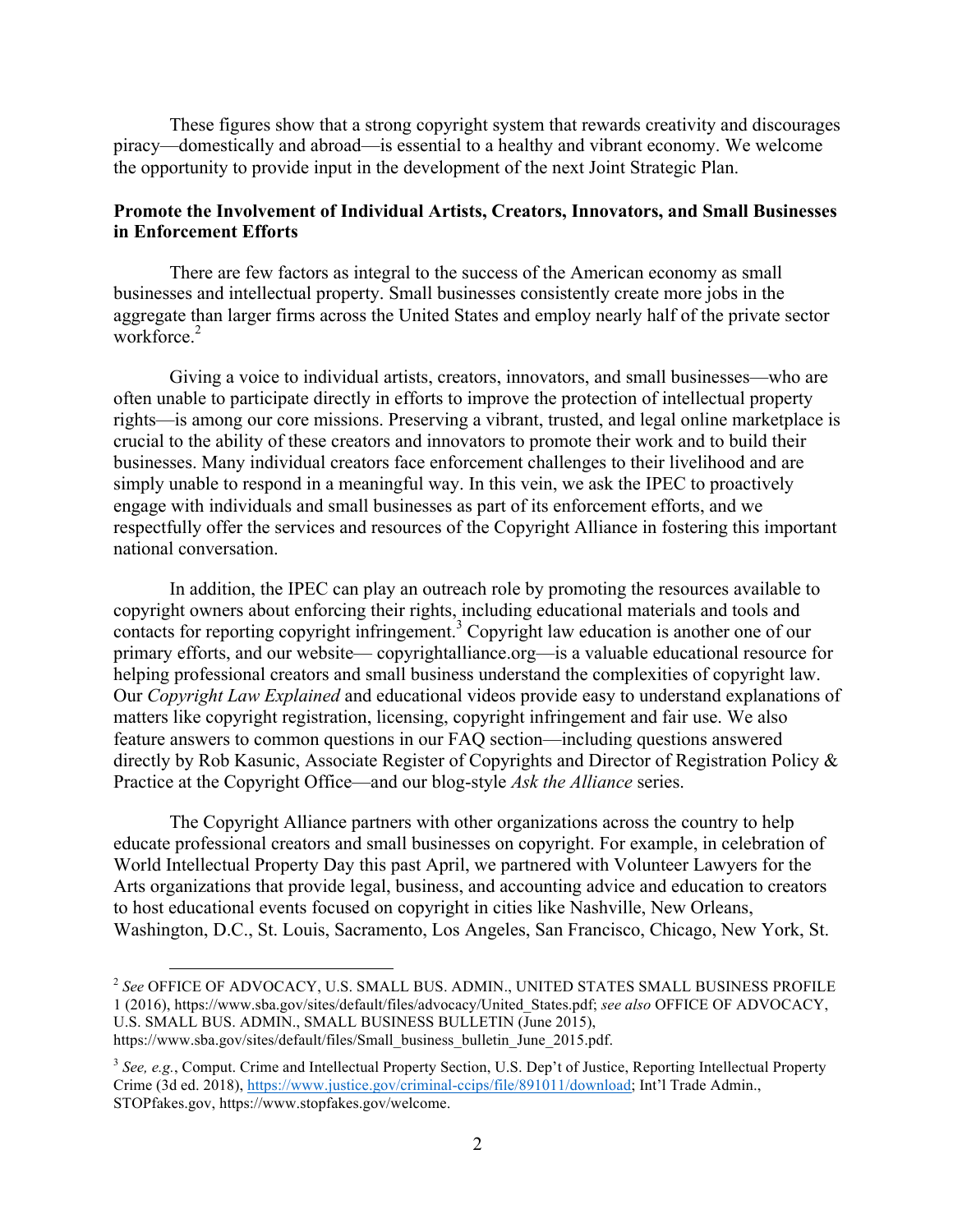Paul, and Austin. In the coming months and years, we hope to continue growing our network by partnering with other government and non-governmental organizations to bring copyright education to more cities, professional creators, and small businesses across the country.

In our current initiative, we are reaching out to all the Small Business Administration (SBA) District Offices in the United States to share our educational resources and see how we can be of more help to the small business communities. It would be very helpful for the IPEC to assist us in coordinating with the SBA to advance these efforts.

In addition to advocacy and education, we also help promote professional creators and small businesses by featuring them on our homepage as well as in our Q&A-style blog series, Creator Spotlight, which gives them the opportunity to share their experiences as creators firsthand, including experiences navigating the business side of their respective industries, dealing with infringement, and learning about how copyright supports and protects their work.

Infringement actions are particularly troublesome for visual and literary artists because of the nature of transactions, the volume of their work, and the excessive litigation costs required for bringing a claim in federal court. 4

The IPEC has previously supported the consideration of alternative forums for enforcing rights in its Joint Strategic Plan. <sup>5</sup> Since then, bills have been introduced that would create a streamlined voluntary dispute resolution system modeled after the U.S. Copyright Office's recommendations in its 2013 report on Copyright Small Claims. Most recently, the "Copyright Alternative in Small-Claims Enforcement Act of 2017" (the "CASE Act"), H.R. 3945, introduced by Reps. Jeffries (D-NY), Marino (R-PA), Smith (R-TX), Collins (R-GA), Chu (D-CA), and Lieu (D-CA)—and co-sponsored by Ranking Member Nadler (D-NY), along with Reps. Cicilline (D-RI), Cohen (D-TN), Cramer (R-ND), Deutch (D-FL), Napolitano (D-CA), Poliquin (R-ME), DeFazio (D-OR), and Moore (D-WI)—would make very targeted, modest changes to the copyright law to address this inequity and give America's creators the tools to protect the fruits of their creativity.

The fundamental problem addressed by the CASE Act is that, because federal courts have exclusive jurisdiction over copyright claims and federal litigation is so expensive and complex, most individual creators and small businesses simply can't afford to enforce their rights. The American Intellectual Property Law Association estimates that the cost of litigating through the two appeals process averages  $$350,000$ .<sup>6</sup> Few individual creators or small businesses have this

<sup>&</sup>lt;sup>4</sup> See Comment from Copyright Alliance to the U.S. Copyright Office on Copyright Protections for Certain Visual Works (2015). *See also* U.S. Copyright Office, COPYRIGHT SMALL CLAIMS 1-2 (2013),

https://www.copyright.gov/docs/smallclaims/usco-smallcopyrightclaims.pdf.(noting the Authors Guild reported that a majority of members surveyed saw the need for a copyright small claims tribunal).

<sup>5</sup> U.S. Intellectual Property Enforcement Coordinator, Executive Office of the President, 2013 Joint Strategic Plan on Intellectual Property Enforcement at 24, 25 (June 2013), available at https://www.whitehouse.gov/sites/whitehouse.gov/files/omb/IPEC/2013-us-ipec-joint-strategic-plan.pdf. [hereinafter *2013 Joint Strategic Plan*].

<sup>6</sup> American Intellectual Property Law Association, Report of the Economic Survey 2011, at 35 (2011).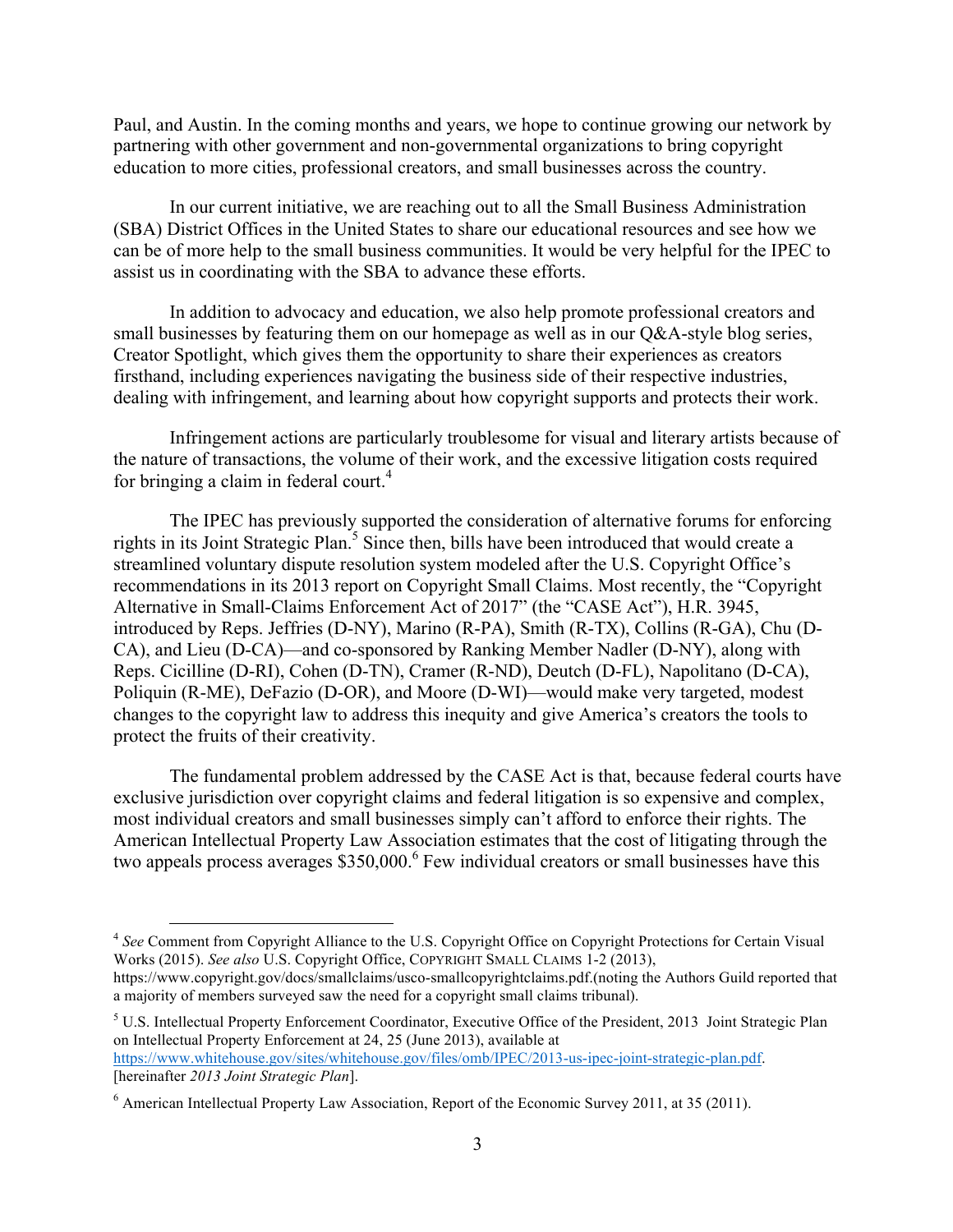type of disposable income to spend on litigation, especially on small copyright claims where the damages are many times less than the cost of litigation.

Visual artists, authors, songwriters, bloggers, vloggers and small businesses are hurt most by the high cost of federal litigation because the value of their individual copyright claims are often too low to warrant the expense of litigation. While these financial losses may seem modest, all too often such sums represent a significant and devastating loss of income, especially since creators often experience multiple infringements at a time. This lost income could have covered business operating expenses, medical insurance premiums, tuition payments, car payments, rent and living expenses, or the cost of travel to a location where an author will research his next book or where a photographer will capture her next photo project.

Moreover, according to a survey by the American Bar Association, most attorneys won't consider taking a case if the amount at stake is less than  $$30,000$ , and federal litigation is much too complicated for any creator to undertake without the assistance of counsel. Thus, even if an individual creator or small business decides to litigate a case, finding an attorney willing to take the case is yet another obstacle that is difficult for them to overcome. It is no wonder that the vast amount of infringements regularly go unchallenged and many creators feel disenfranchised by the copyright system. Some suspend their businesses entirely.

#### **Emerging Piracy Challenges**

Piracy undermines the commercial value of creativity and innovation, reduces competition, and erodes the rule of law, and it remains a persistent problem for most types of copyrighted works harming creators, those who invest in and distribute works, and, ultimately, the general public. Established channels of piracy, such as peer-to-peer and cyberlockers, remain popular,<sup>8</sup> while emerging threats such as illicit set-top boxes and stream-ripping services gain ground. An estimated six percent of North American homes have a Kodi set -op device configured to access pirated content,<sup>9</sup> and one consumer survey finds that over one third  $(35)$ percent) of all internet users accessed infringing music via stream-ripping in the past three months, which rises to 53 percent of internet users using such services among 16-24 year olds.<sup>10</sup> Addressing piracy requires a combination of civil and criminal enforcement, cooperative voluntary measures between copyright owners and third parties, and providing attractive legal options for enjoying copyrighted works.

<sup>&</sup>lt;sup>7</sup> American Bar Association, Re: Remedies for Small Copyright Claims: Response to Notice of Inquiry, at 7 (Oct. 19, 2012), https://www.copyright.gov/docs/smallclaims/comments/noi\_10112012/ABA\_IPL.pdf.

<sup>8</sup> *See, e.g.*, *Global Movie and TV Piracy on the Rise as Web Video Piracy Growth Adds to Peer-to-Peer Piracy*, Irdeto (Aug. 7, 2018), https://irdeto.com/news/global-movie-and-tv-piracy-on-the-rise-as-web-video-piracy-growthadds-to-peer-to-peer-piracy.html.

<sup>9</sup> *Spotlight: Subscription Television Piracy*, Sandvine (2017), https://www.sandvine.com/hubfs/downloads/archive/2017-global-internet-phenomena-spotlight-subscriptiontelevision-piracy.pdf.

<sup>10</sup> *Connecting With Music: Music Consumer Insight Report*, IFPI (Sept. 2017), http://www.ifpi.org/downloads/Music-Consumer-Insight-Report-2017.pdf.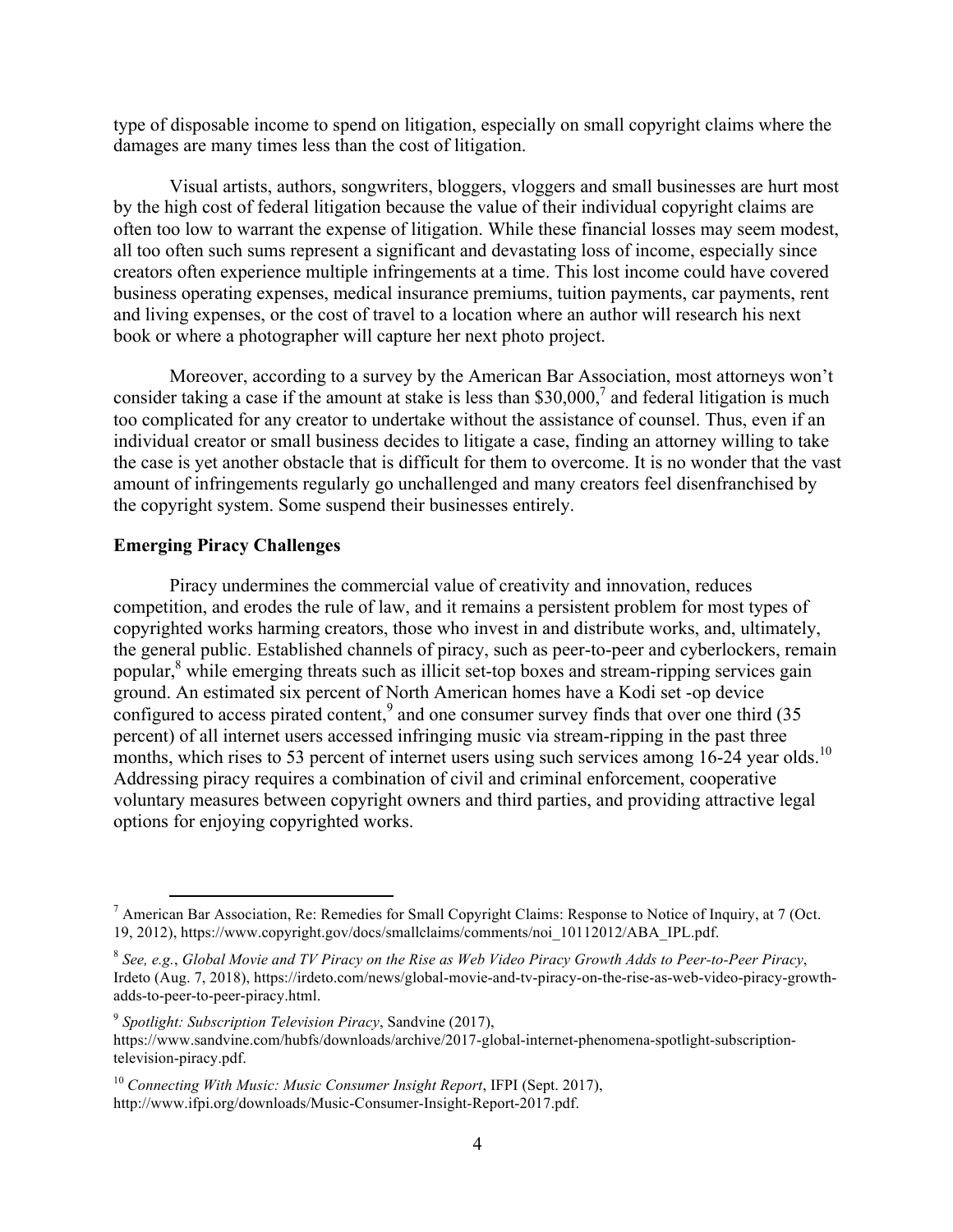#### **Harmonizing Criminal Penalties**

Criminal penalties for copyright infringement should not differ depending on whether a work is made available to the public to download or to stream. Accordingly, just as it did in previous Joint Strategic Plans, the IPEC should strongly support bringing criminal penalties for infringement of the public performance right, currently at most a misdemeanor, to the same level as penalties for infringement of the reproduction and distribution rights, which can result in felony charges for willful and egregious infringement.

Since the previous Joint Strategic Plan, streaming has become an even more vital business model for creative works. For recorded music, it is the dominant model: according to the Recording Industry Association of America (RIAA), streaming services provided 75% of U.S. music industry revenues in the first half of 2018.<sup>11</sup> And U.S. streaming video subscription services continue to grow robustly, generating an estimated \$20.1 billion in revenue in 2017, projected to pass \$30 billion by  $2022$ .<sup>12</sup> Given the increasing popularity of streaming, "misdemeanor penalties are simply not sufficient to deter large-scale infringers," as Acting Deputy Assistant Attorney General David Bitkower said in 2014.<sup>13</sup>

Other government officials have reiterated support for aligning criminal penalties in this fashion. In 2015, Register of Copyrights Maria Pallante told the House Judiciary Committee, "[w]hile Congress should carefully consider the operation of this amendment to ensure appropriate legal processes, there is no question that the change is warranted and overdue."<sup>14</sup> And in its 2013 Green Paper on copyright policy, the Department of Commerce's Internet Policy Task Force said, "The lack of potential felony penalties for criminal acts of streaming disincentivizes prosecution and undermines deterrence."<sup>15</sup>

#### **Encourage and Monitor Voluntary, Private-Sector Agreements**

Private-sector voluntary agreements are a critical tool for addressing online infringement. Such agreements have, as the previous Joint Strategic Plan discussed, addressed online advertising, payment processors, and internet service providers. The IPEC should continue to facilitate, encourage and monitor these cooperative efforts to ensure effective approaches with timely follow through.

 <sup>11</sup> *Mid-Year 2018 RIAA Music Revenues Report*, Recording Indus. Ass'n of Am. (2018), https://www.riaa.com/wpcontent/uploads/2018/09/riaa-mid-year-2018-revenue-report.pdf.

<sup>12</sup> Michael Bloom, *PwC Report: OTT Video Streaming Steams Ahead In 2017 With \$20.1 Billion In Revenue*, Forbes (June 5, 2018), https://www.forbes.com/sites/dbloom/2018/06/05/streaming-video-2017-revenues-pwc-netflixamazon-hulu/#6bf36c505edb.

<sup>&</sup>lt;sup>13</sup> Copyright Remedies, Hearing Before the Subcomm. on Courts, Intell. Prop. And the Internet of the H. Comm. on the Judiciary, 113th Cong. (2014) (statement of David Bitkower, Acting Deputy Assistant Attorney General, Dept. of Justice).

<sup>14</sup> *The Register's Perspective on Copyright Review: Hearing Before the H. Comm. on the Judiciary*, 114th Cong. 13–14 (2015) (statement of Maria A. Pallante, Register of Copyrights, U.S. Copyright Office), *http*://copyright.gov/laws/testimonies/042915-testimony-pallante.pdf.

<sup>&</sup>lt;sup>15</sup> DEPARTMENT OF COMMERCE, COPYRIGHT POLICY, CREATIVITY, AND INNOVATION IN THE DIGITAL ECONOMY (2013), http://www.uspto.gov/sites/default/files/news/publications/copyrightgreenpaper.pdf.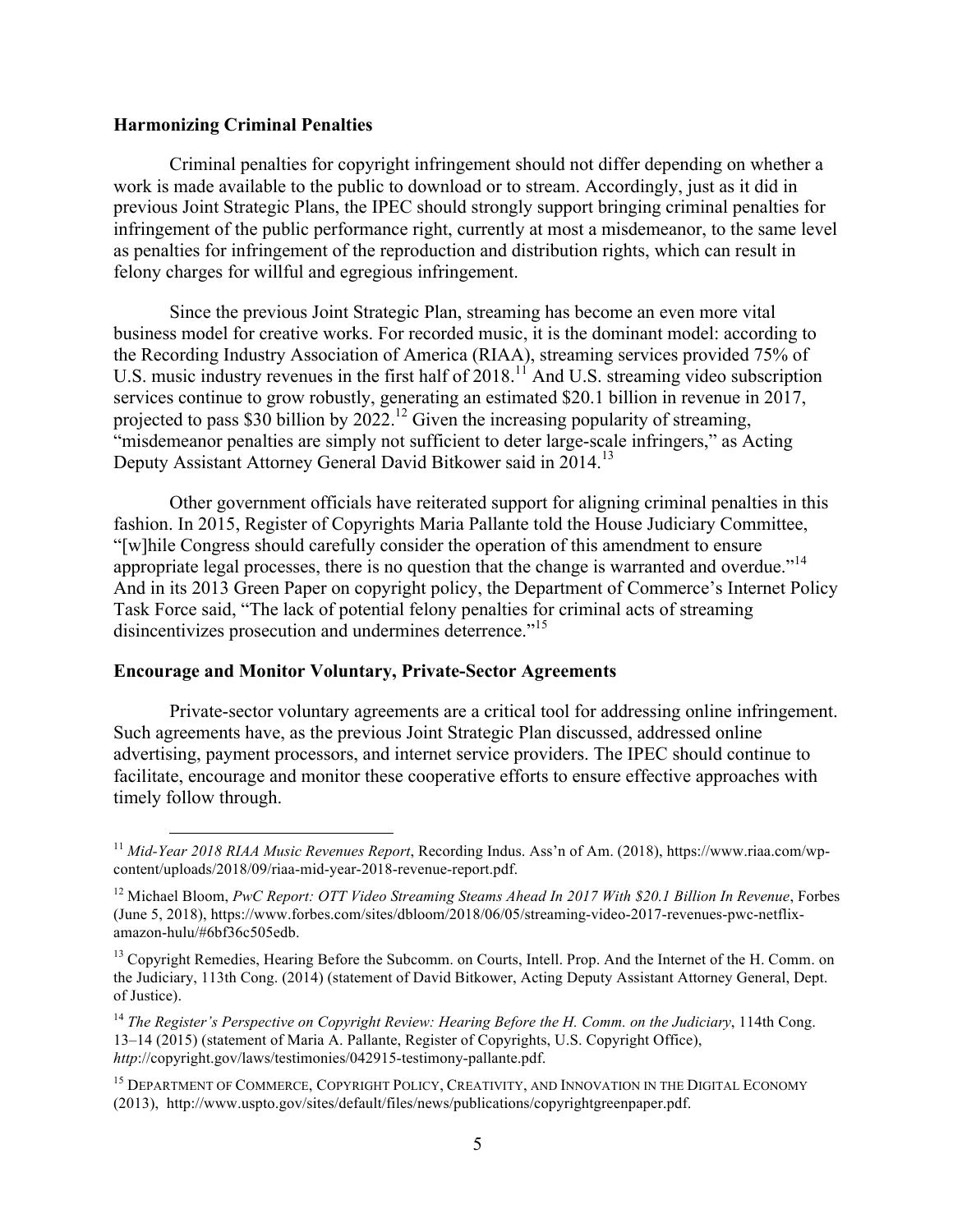The IPEC should also consider initiating discussions to encourage the creation of voluntary agreements to improve the operation of the Digital Millennium Copyright Act (DMCA) safe harbors, found in Section 512 of the Copyright Act. Creators and copyright owners face persistent challenges protecting their work online. While Section 512 remains a workable legal framework, it is evident that the statute is under strain and that additional stakeholder collaboration would enable the statute to live up to its potential as imagined by Congress. When Congress enacted the safe harbor provisions of the DMCA, the intent was to "appropriately balance[] the interests of content owners, on-line and other service providers, and information users"<sup>16</sup> by incentivizing "service providers and copyright owners to cooperate to detect and deal with copyright infringement" online.<sup>17</sup> That balance has not been achieved. While ISPs are routinely shielded from liability under the DMCA, the problem of online copyright infringement has grown enormously since 1998, leaving copyright owners to bear the brunt of the burden with little to show for it. The fact that copyright owners shoulder most of the burden of enforcing against infringement is not, standing alone, the primary problem. The primary issue is that, when they do take on that burden and send takedown notices, the notices have little if any effect, as the infringing material is often immediately reposted. This results in the burden being almost exclusively placed on the creative community, and that is far from the balance and cooperation that Congress intended.

Today not only are stakeholders grappling with tens of millions of notices a year,  $18$  but even worse, the business models employed by certain bad actors actually take advantage of problematic judicial interpretations of this statutory scheme. The consensus from our individual creator membership is that online infringement has reached a point where content can be posted on hundreds of online infringement sites within days, and where individual creators—without access to effective tools—are unable to make any real impact in protecting their work. Online infringement has become so commonplace that it destroys once legitimate markets for creators' works.

We also ask the IPEC to continue to facilitate and encourage dialogue between copyright owners and domain name registrars and registries to address online infringement, as it pledged to do in its previous Joint Strategic Plan.<sup>19</sup> In particular, Trusted Notifier programs, such as those entered into between the MPAA and domain name registries Donuts and Radix, have proven effective at fighting online infringement.<sup>20</sup> We urge the IPEC to encourage additional domain name registries and registrars to implement similar Trusted Notifier Programs.

Congress recognized that cooperation would lead to the most beneficial, effective enforcement of the law, and it is time for stakeholders to take voluntary action. The IPEC can help facilitate that action.

 <sup>16</sup> H.R. REP. NO. 105-551, at 21 (1998).

<sup>17</sup> *Id.* at 49.

<sup>18</sup> Bruce Boyden, *The Failure of the DMCA Notice and Takedown System: A Twentieth Century Solution for a Twenty-First Century Problem*, Center for Protection of Intell. Prop. (Dec. 5, 2013).

<sup>&</sup>lt;sup>19</sup> 2013 Joint Strategic Plan at 36.

<sup>20</sup> *See One Year Later: Trusted Notifier Program Proves Effective*, Motion Picture Ass'n of Am., https://www.mpaa.org/press/one-year-later-trusted-notifier-program-proves-effective/.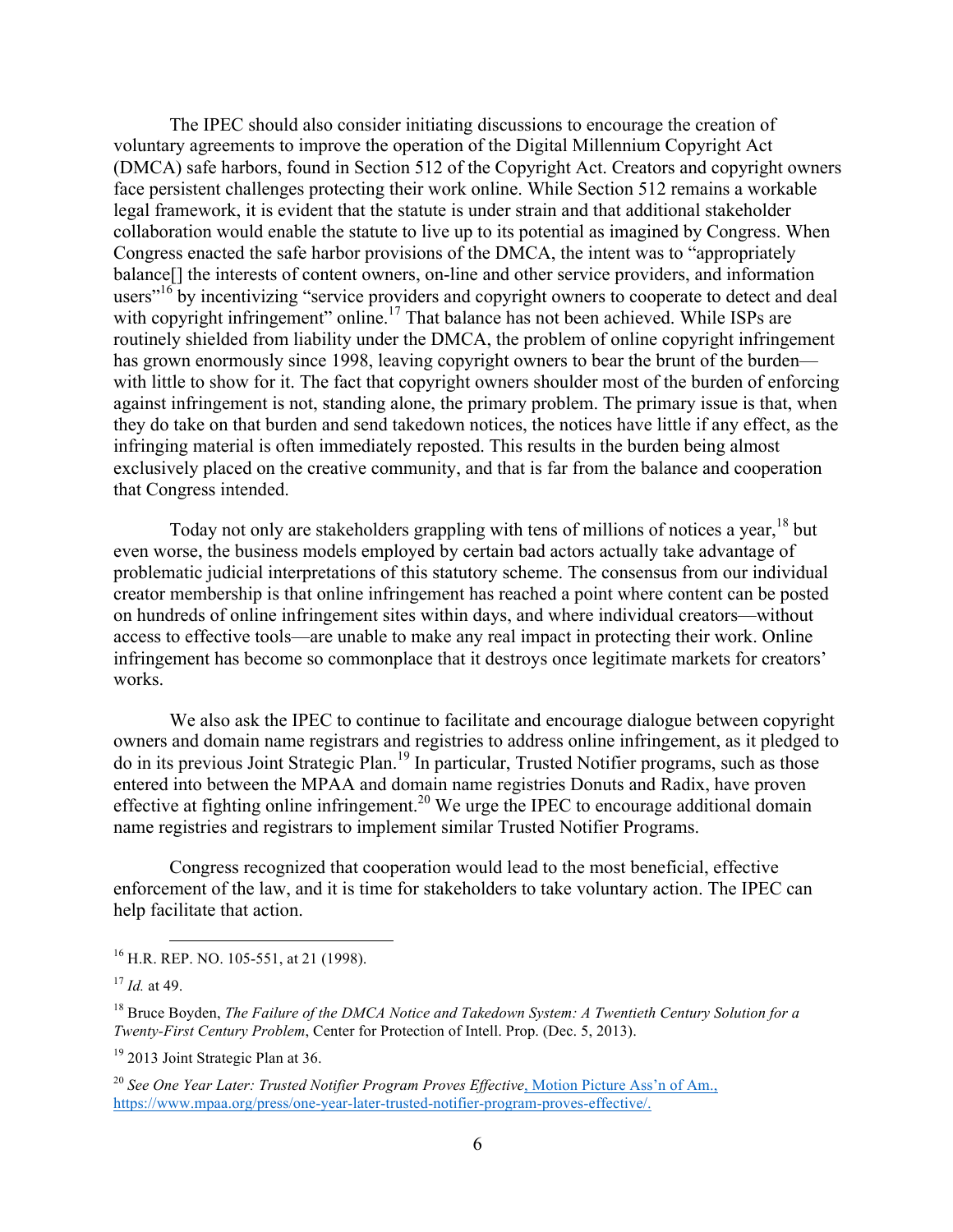#### **Safeguard Accountability and Transparency in the Domain Name System**

The accuracy and accessibility of WHOIS data is vital to members of the entire copyright community in their efforts to sustain and build a legal marketplace for digital works and investigate infringement of those works. Thus, we are concerned about any efforts that would limit the continued public availability of WHOIS data.

In particular, we hold concerns over recent changes made by ICANN to WHOIS in light of new European privacy rules. We strongly support ICANN's stated objective to ensure compliance with applicable law while maintaining the existing WHOIS system to the greatest extent possible. In May, the ICANN Board adopted a temporary specification for gTLD registration data in response to the European Union's General Data Protection Regulation (GDPR) going into effect. The temporary specification unduly limits access to most domain registration data from public WHOIS—making copyright enforcement much more difficult and online piracy much easier.

More specifically, the Board's temporary specification falls short of the requests and advice provided by the Intellectual Property Community and the Governmental Advisory Committee, and it goes beyond what the GDPR requires. For example, the temporary specification would not make the domain name registrant's email address public, it does not distinguish between legal and natural persons (the GDPR only applies to individuals, not organizations), and it does not distinguish between registrants living in or out of European countries where GDPR applies. In addition, the temporary specification creates a good deal of uncertainty regarding access to non-public data for legitimate purposes. Registrars and registries are required to provide reasonable access to non-public WHOIS data to third parties with legitimate interests upon request except where such interests are overridden by the interests or fundamental rights and freedoms of the registrant. Because of the lack of clarity on that standard (which comes from the language of the GDPR itself) responses from registrars and registries have been inconsistent at best.

Ensuring the continued public access to WHOIS data is a top priority for the copyright community. We urge the IPEC to continue to support this priority through ICANN's Governmental Advisory Committee and with stakeholders where appropriate. As the U.S. Trade Representative made clear in its 2014 report on notorious markets, "[T]he IPR enforcement system can break down when the tools available to rights holders become ineffective, due to, among other things, the failure of domain name registrars or other similarly situated entities to follow rules intended to help combat illicit activity. $^{21}$ 

## **Observe How Other Countries Are Enforcing Copyright Laws, and Whether Those Enforcement Methods Are Effective**

Data and other information can be used to aid in the identification of enforcement challenges and the development of recommendations to effectively and efficiently address those challenges consistent with freedom of expression and due process. As we noted in our previous

<sup>&</sup>lt;sup>21</sup> U.S. TRADE REPRESENTATIVE, 2014 OUT-OF-CYCLE REVIEW OF NOTORIOUS MARKETS 10 (2015).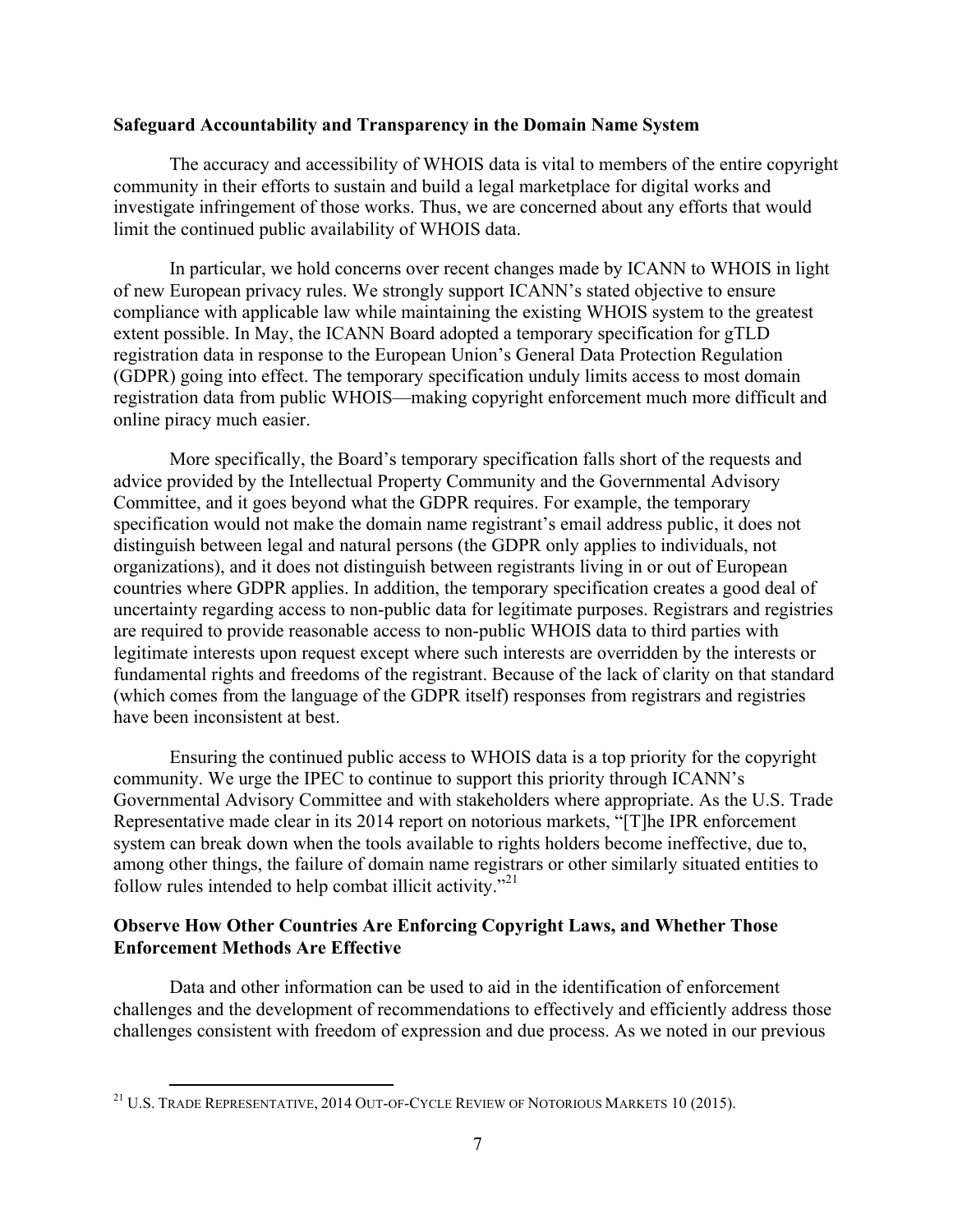submission to the IPEC, the experience of other counties in enforcing copyright laws is a helpful source of data that the IPEC could draw upon.

For example, according to the Motion Picture Association – Canada, "Over the last decade, at least 42 countries have either adopted and implemented, or are legally obligated to adopt and implement, measures to ensure that ISPs take steps to disable access to copyright infringing websites, including throughout the European Union, the United Kingdom, Australia, and South Korea.<sup>22</sup> Research shows such measures can have significant effect on shifting users toward legitimate services, with one study finding that "blocking 52 sites in 2014 caused treated users to increase their usage of legal subscription sites by 10% and legal ad-supported streaming sites by 11.5%.<sup>223</sup> In addition to learning what remedies are effective, much can be learned from other countries in ensuring such remedies are proportionate and do not result in overblocking or other unwanted consequences.<sup>24</sup>

## **Sovereign Immunity**

Creators and copyright owners should have the right to be compensated when their works are used by others, unless the use is authorized by law. They should also have remedies for when their rights are infringed, regardless of whether the alleged infringer is affiliated with state government or is part of the private sector. Congress recognized these principles when it enacted the Copyright Remedy Clarification Act (CRCA) in 1990, which provided that any State, State instrumentality, or officer or employee of the State or State instrumentality is liable to the same extent as any other party for copyright infringement.<sup>25</sup>

Since then, however, courts have cast doubt onto whether Congress validly abrogated States' Eleventh Amendment sovereign immunity with the CRCA.<sup>26</sup> In 1999, the Supreme Court held the analogous Patent Remedy Clarification Act did not validly abrogate States' Eleventh Amendment immunity from suits for patent infringement.<sup>27</sup> The Fifth Circuit subsequently applied the Supreme Court's decision to the CRCA in *Chavez v. Arte Publico Press*. 28

<sup>&</sup>lt;sup>22</sup> Motion Picture Ass'n – Can., *In the Matter of an Application Pursuant to Sections 24, 24.1, 36, and 70(1)(a) of the Telecommunications Act, 1993 to Disable On-Line Access to Piracy Sites (Mar. 29, 2018),* https://torrentfreak.com/images/mpa-can.pdf.

<sup>&</sup>lt;sup>23</sup> Brett Danaher, Michael D. Smith & Rahul Telang, *The Effect of Piracy Website Blocking on Consumer Behavior* (Mar. 2018), https://ssrn.com/abstract=2612063 or http://dx.doi.org/10.2139/ssrn.2612063.

<sup>24</sup> *See* Barry Sookman, *Fact checking Michael Geist's criticisms of the FairPlay site blocking proposal*, nn.12-15 (Mar. 28, 2018), http://www.barrysookman.com/2018/03/29/fact-checking-michael-geists-criticisms-of-the-fairplaysite-blocking-proposal/ (collecting cases).

<sup>25</sup> Pub. L. No. 101-553, 104 Stat. 2749 (1990).

<sup>&</sup>lt;sup>26</sup> The Eleventh Amendment of the U.S. Constitution states, "The Judicial power of the United States shall not be construed to extend to any suit in law or equity, commenced or prosecuted against one of the United States by Citizens of another State, or by Citizens or Subjects of any Foreign State."

<sup>27</sup> *Florida Prepaid Postsecondary Education Expense Board v. College Savings Bank*, 527 US 627 (1999).

<sup>&</sup>lt;sup>28</sup> *Chavez v. Arte Publico Press*, 204 F.3d 601 ( $5^{th}$  Cir. 2000).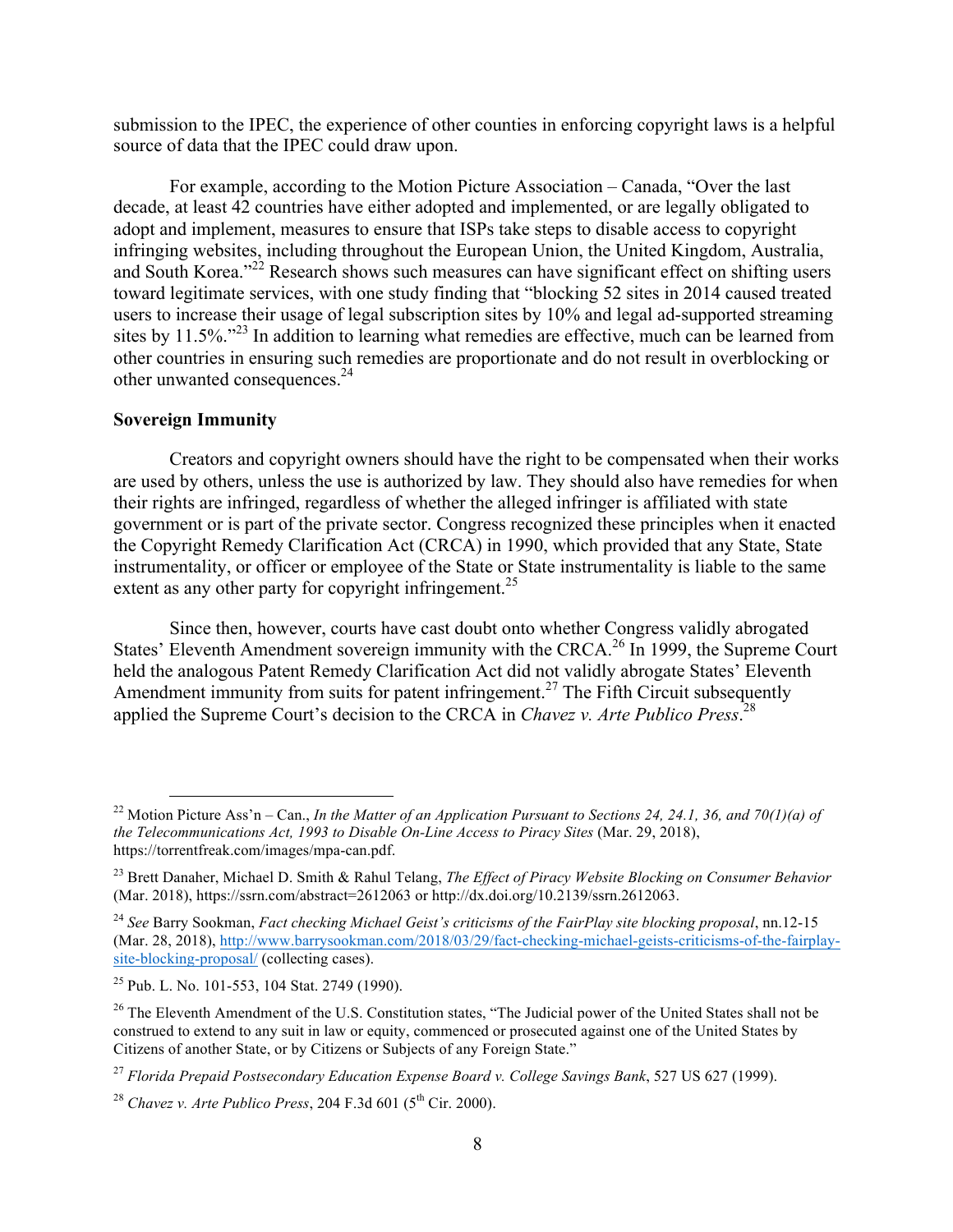This development undermines the ability of copyright owners to seek redress for infringement. Congress passed the CRCA after hearing evidence that States had been engaged in a pattern of depriving copyright owners of their rights.<sup>29</sup> The public record shows that this pattern of deprivation continued after the Fifth Circuit's *Chavez* decision.<sup>30</sup>

The Copyright Alliance has in recent years filed a number of amicus briefs in cases where allegations of copyright infringement have been brought against State instrumentalities to help courts understand how important it is that copyright owners can enforce their rights against State entities.<sup>31</sup> We've also observed what appears to be an uptick in litigation against State entities that have asserted sovereign immunity.<sup>32</sup>

In order to effectuate Congress's intent with the CRCA and improve the enforcement environment for copyright owners, we ask the IPEC to conduct a study to determine the nature and extent of State infringement of copyrights and the harms it causes copyright owners (or to recommend such a study be carried out by an appropriate Federal agency). Such evidence is critical to establish a valid abrogation of State sovereign immunity by Congress under the Eleventh Amendment.<sup>33</sup>

#### **American Law Institute Copyright Restatement**

Clear and consistent rules are essential to a well-functioning copyright system, and to the rule of law more generally. We call the IPEC's attention to the American Law Institute's (ALI) ongoing Restatement of Copyright project, which would inject uncertainty and confusion into copyright law. Founded as a private entity in 1923 with the mission "to promote the clarification and simplification of the law and its better adaptation to social needs, to secure the better administration of justice, and to encourage and carry on scholarly and scientific legal work," ALI

<sup>&</sup>lt;sup>29</sup> See U.S. Copyright Office, *Copyright Liability of States and the Eleventh Amendment: A Report of the Register of Copyrights* (June 1988); *Copyright Remedy Clarification Act and Copyright Office Report on Copyright Liability of States: Hearings on H.R. 1131 Before the Subcomm. on Courts, Intellectual Prop. & the Admin. of Justice of the H. Comm. on the Judiciary*, 101st Cong. (1990); *The Copyright Clarification Act: Hearing on S. 497 Before the Subcomm. on Patents, Copyrights & Trademarks of the S. Comm. on the Judiciary*, 101st Cong. (1990).

<sup>30</sup> *See* General Accounting Office, *Intellectual Property: State Immunity in Infringement Actions: Report to the Hon. Orrin G. Hatch, Ranking Minority Member*, Senate Judiciary Comm. 1-2 (Sept. 2001); *Hearing on Sovereign Immunity and the Protection of Intellectual Property Before the Senate Judiciary Comm.*, 107th Cong., 2d Sess. 91 (2002).

<sup>&</sup>lt;sup>31</sup> See Brief for Copyright Alliance as Amicus Curiae supporting Oracle, Oracle v Oregon (Nos. 15-35950, 15-35975) (9th Cir.) (parties settled before the Ninth Circuit reached a decision); Brief for Copyright Alliance as Amicus Curiae supporting Appellees, Allen v Cooper, No. 17-1522 (4th Cir. 2018) (holding Congress did not validly abrogate the Eleventh Amendment when it passed the CRCA). On October 31, 2018, the Supreme Court granted an extension to appellant Allen to file a petition for cert; that deadline is January 6, 2019.

<sup>32</sup> *Bynum v. Texas A&M University Athletic Department*, No. 4:17-cv-00181 (S.D. Tex. 2018); *University of Houston System v. Jim Olive Photography*, 01-18-00534-CV (Tex. App. 2018).

<sup>&</sup>lt;sup>33</sup> Courts look at whether Congress is responding to a "history of 'widespread and persisting deprivation of constitutional rights'" to determine whether it can properly enact prophylactic legislation subjecting States to suit under §5 of the Fourteenth Amendment. *Florida Prepaid* at 645, citing *City of Boerne v. Flores*, 521 U. S. 507, 526 (1997).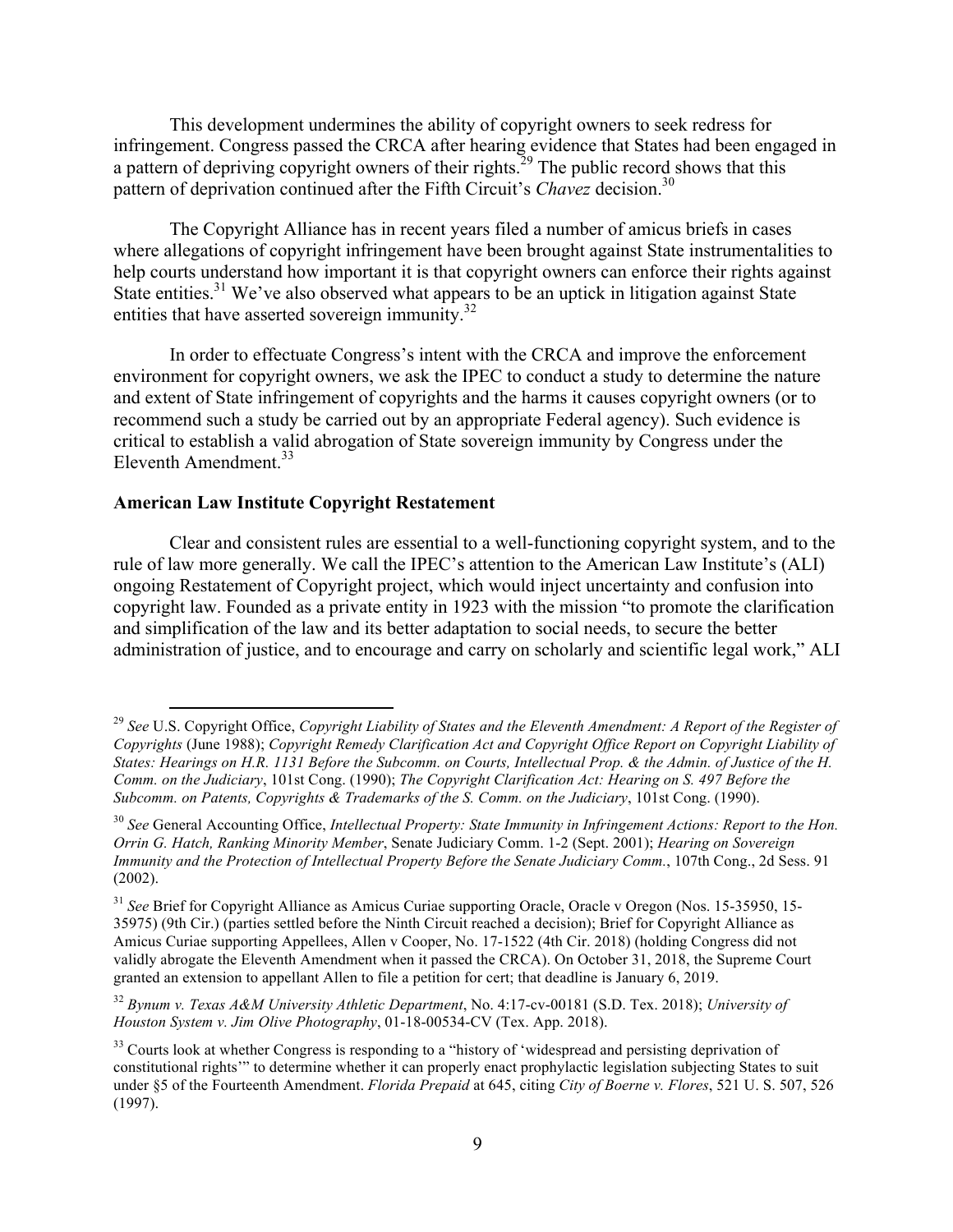is highly regarded among the judiciary and the bar, and its restatements on areas of the law such as property, torts, and contracts have been cited by courts thousands of times.

Unlike those projects, ALI's Copyright Restatement project, launched in 2015, departs dramatically from ALI principles and has drawn significant criticism from academics, practitioners, industry stakeholders, and expert agencies within the U.S. government itself. For example:

- Under Secretary of Commerce for Intellectual Property and Director of the USPTO Andrei Iancu wrote, "I believe that the copyright Restatement project as currently conceived will create more confusion than enlightenment.<sup>34</sup>
- US Copyright Office Acting Register of Copyrights Karyn Temple, wrote, "Ultimately, as thoughtful and ambitious as it may be, the Restatement project appears to create a pseudo-version of the Copyright Act that does not mirror the law precisely as Congress enacted it and one that will quickly become outdated as Congress amends it or the courts clarify it."<sup>35</sup>
- The American Bar Association Section of Intellectual Property Law wrote, "[T]he drafts to date … all raise serious concerns because they (i) present black letter text containing material differences from the Copyright Act itself, and (ii) fail to provide a balanced description of the current state of the law."36
- Columbia University Law School professors Jane Ginsburg and June Besek wrote, "We have had – and continue to have – significant concerns about the project and the work to date," and "the Reporters neglect copyright's constitutional role in promoting the progress of knowledge by fostering authorship and, instead, give undue priority to the exclusions from and barriers to copyright protection.<sup>37</sup>
- The Copyright & Literary Property Committee of the New York City Bar Association opposes the project, saying "United States copyright law is particularly ill-suited to summary and explanation in the form of a Restatement," and a restatement of copyright law "potentially undermines ALI's reputation for producing accurate explanations of the law."

Should this project proceed, it will inject uncertainty into the interpretation of the Copyright Act, which would undermine the ability of copyright owners to protect and enforce their rights. It is also likely that the ALI would turn to other areas of intellectual property, such as

<sup>&</sup>lt;sup>34</sup> Letter from Andrei Iancu, Under Sec'y of Com. for Intell. Prop. and Dir. of the USPTO to American Law Institute (Oct. 3, 2018) (not published).

<sup>35</sup> Robert Levine, *Acting U.S. Register of Copyrights Sounds Alarm Over Legal Group's 'Pseudo-Version of the Copyright Act'* (Jan. 1, 2018), https://www.billboard.com/articles/business/8094962/register-copyrights-karyntemple-claggett-letter-american-law-institute; the full letter from Temple to the American Law Institute is available at https://www.authorsguild.org/wp-content/uploads/2018/01/usco\_ali\_letter\_council\_draft\_1\_11618\_final.pdf.

<sup>&</sup>lt;sup>36</sup> Letter from American Bar Ass'n, Intellectual Property Section, to American Law Institute (Oct. 3, 2018) (not published).

 $37$  Letter from Jane Ginsburg and June Besek, Colum. U. Law Sch. Profs., to American Law Institute (Oct. 10, 2018) (not published).